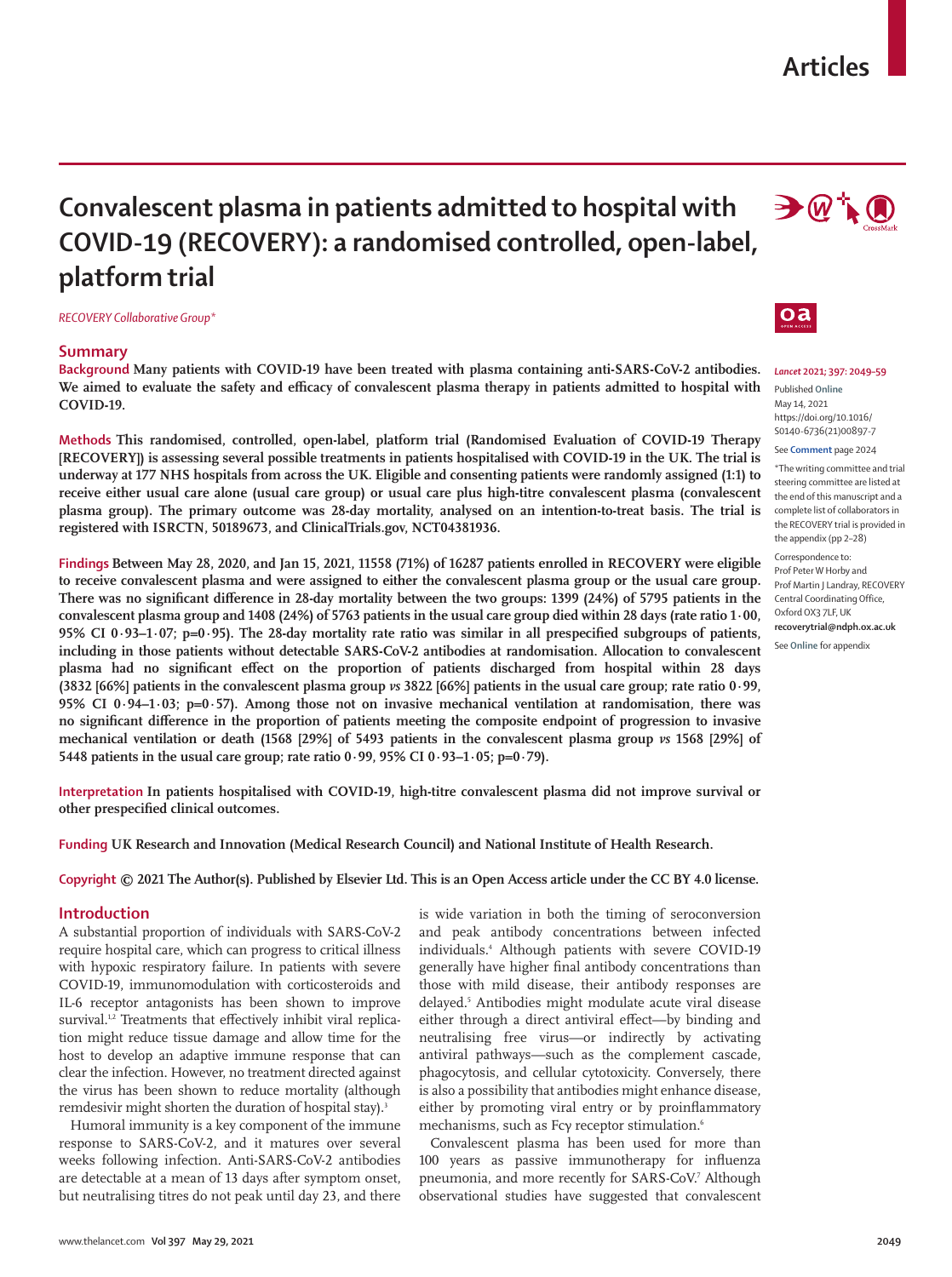#### **Research in context**

## **Evidence before this study**

We searched the MEDLINE, Embase, MedRxiv, and bioRxiv databases from Sept 1, 2019, to March 23, 2021, for randomised trials or meta-analyses of trials evaluating the effect of convalescent plasma in patients hospitalised with COVID-19 using the search terms ("COVID-19", "COVID", "SARS-CoV-2", "2019-nCoV", or "Coronavirus") and ("convalescent plasma" , "hyperimmune plasma", "immune plasma", "passive immunization", or "plasma therapy"). 12 trials were identified. Two trials were excluded from the meta-analysis: one trial of 49 patients that did not have robust allocation concealment and one trial of 30 patients that did not report mortality. In two trials participants and clinicians were masked to treatment allocation and the remaining eight trials were open-label. There was some concern about missing outcome data in one trial, but the remaining nine studies were assessed as having a low risk of bias when using an outcome of mortality. These trials included 1495 randomly assigned patients, of whom 218 died. Most of these studies recruited patients shortly after admission to hospital, as was the case in RECOVERY.

#### **Added value of this study**

RECOVERY is the largest randomised trial to report results of the effect of convalescent plasma in patients hospitalised with COVID-19. We found that compared with usual care alone, high-titre convalescent plasma did not reduce 28-day mortality, the probability of discharge within 28 days, or the probability of progressing to the composite outcome of invasive mechanical ventilation or death in patients who were not receiving invasive mechanical ventilation at randomisation. We saw no evidence of any material benefit or hazard of convalescent plasma in any patient subgroup. Taking the results of all trials together, including RECOVERY which includes about eight-times as much information as all other trials combined, allocation to convalescent plasma was associated with a mortality rate ratio 0·98 (95% CI 0·91–1·06; p=0·63).

## **Implications of all the available evidence**

For patients admitted to hospital with COVID-19, convalescent plasma offers no material therapeutic benefits.

plasma might reduce mortality in severe viral respiratory infections evidence from randomised trials remains scarce and inconclusive.8 Convalescent plasma has been used widely outside of clinical trials, including by more than 100000 patients in the US Food and Drugs Administration (FDA) Expanded Access Program.<sup>9</sup> An observational analysis of 3082 patients in this programme reported that in patients who had not received mechanical ventilation, 30-day mortality was lower in those transfused with higher-titre plasma (containing higher concentrations of anti-SARS-CoV-2 spike IgG) compared with those who received lower-titre plasma.<sup>10</sup> A number of randomised trials of convalescent plasma in patients hospitalised with COVID-19 have been reported, but these trials have all been small and inconclusive.<sup>11-20</sup> Moreover, patients who are hospitalised with COVID-19 are heterogeneous and any benefit of convalescent plasma could depend on the stage of disease, perhaps being restricted to those with milder disease early in the course of their illness or those who have not mounted an effective antibody response.<sup>14</sup> Therefore, the efficacy of convalescent plasma as a treatment for patients hospitalised with COVID-19 is uncertain. We aimed to evaluate the efficacy and safety of convalescent plasma in patients hospitalised with COVID-19.

## **Methods**

### **Study design and participants**

The RECOVERY trial is an investigator-initiated, individually randomised, controlled, open-label, adaptive platform trial to evaluate the effects of potential treatments in patients hospitalised with COVID-19. Details of the trial design and results for other evaluated treatments

(dexamethasone, hydroxychloroquine, lopinavir–ritonavir, azithromycin, and tocilizumab) have been published previously.2 The trial is underway at 177 NHS hospital organisations in the UK (appendix pp 5–28), supported by the National Institute for Health Research Clinical Research Network. The trial was coordinated by the trial sponsor, the Nuffield Department of Population Health, University of Oxford (Oxford, UK). The trial is being done in accordance with the principles of the International Conference on Harmonisation–Good Clinical Practice guidelines and approved by the UK Medicines and Healthcare products Regulatory Agency and the Cambridge East Research Ethics Committee (20/EE/0101). The protocol, statistical analysis plan, and additional information are available [online](http://www.recoverytrial.net) and in the appendix (pp 66–151).

Hospitalised patients of any age were eligible for the trial if they had clinically suspected or laboratoryconfirmed SARS-CoV-2 infection and no medical history that might, in the opinion of the attending clinician, put them at significant risk if they were to participate in the trial. Written informed consent was obtained from all patients or from their legal representative if they were too unwell or unable to provide consent.

## **Randomisation and masking**

Baseline data were collected using a web-based case report form that included demographics, level of respiratory support, major comorbidities, suitability of the trial treatment for a particular patient and treatment availability at the trial site (appendix pp 35–37). Patients had a serum sample taken before random assignment for the purpose of assessing the presence of antibodies against SARS-CoV-2.

For the **protocol, statistical analysis plan, and additional information** see https:/[/www.](http://www.recoverytrial.net)

[recoverytrial.net](http://www.recoverytrial.net)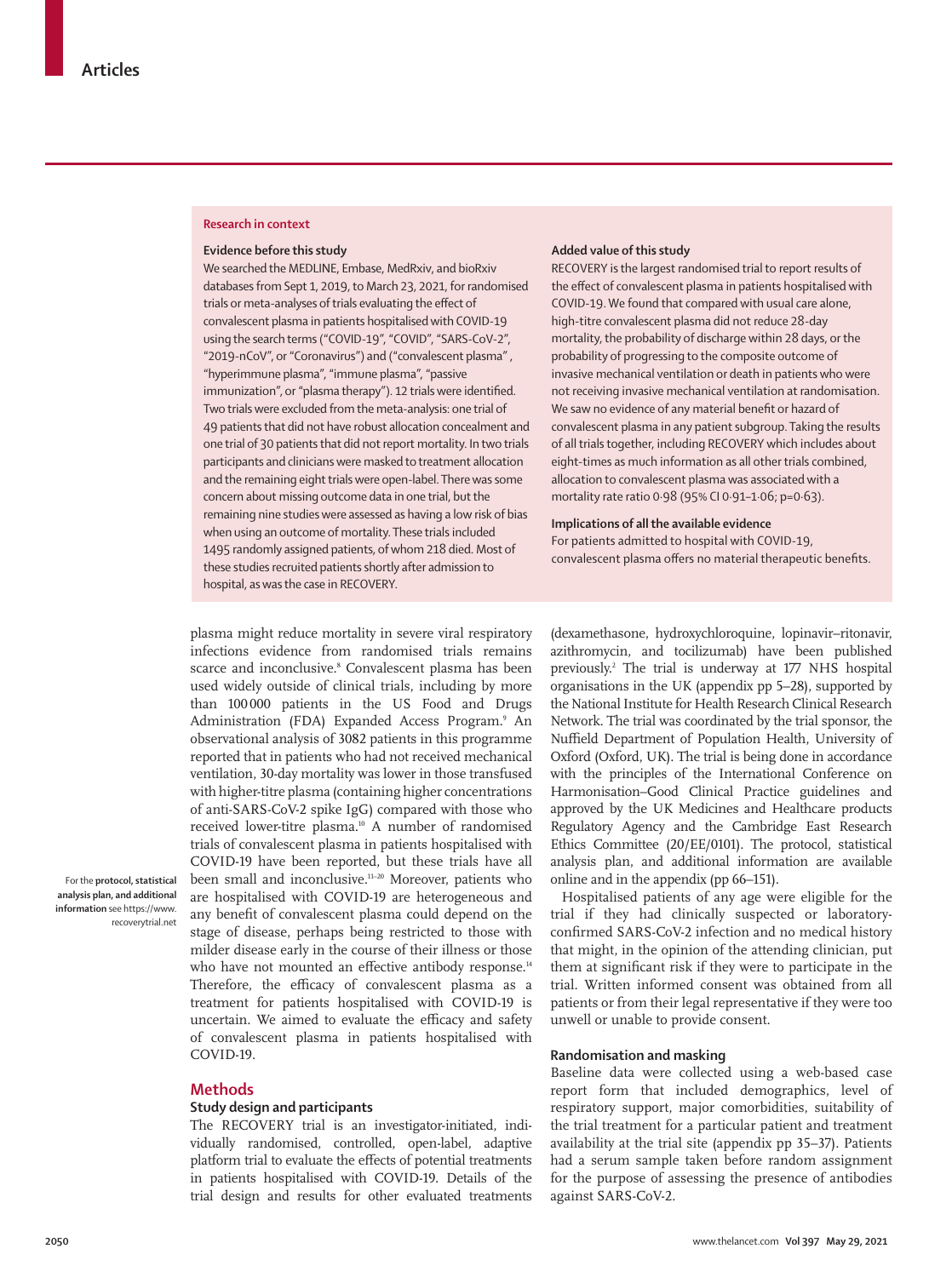Until Sept 18, 2020, eligible and consenting patients were randomly assigned (1:1) to receive either usual care (usual care group) or usual care plus convalescent plasma (convalescent plasma group). From Sept 18, 2020, patients were randomly assigned (1:1:1) to the usual care group, convalescent plasma group, or to receive usual care plus REGN-COV2 (a combination of two monoclonal antibodies directed against SARS-CoV-2 spike protein; appendix pp 35–37). The REGN-COV2 evaluation is ongoing and not reported here. Random assignment was unstratified and done by local clinical or research staff using a web-based interface with allocation concealment (appendix pp 33–34). For some patients, convalescent plasma was either declined, unavailable at the trial site at the time of enrolment, or considered in the opinion of the attending doctor to be definitely contraindicated (eg, known moderate or severe allergy to blood components). These patients were not included in the comparison of convalescent plasma versus usual care.

In a factorial design, patients could be simultaneously randomly assigned to other treatment groups: (1) hydroxychloroquine or dexamethasone or azithromycin or lopinavir–ritonavir or colchicine versus usual care, and (2) aspirin versus usual care (appendix pp 33–34). The trial also allowed a subsequent randomisation for patients with progressive COVID-19 (evidence of hypoxia and a hyperinflammatory state) to tocilizumab versus usual care. Participants and local study staff were not masked to the allocated treatment. Several of these treatment groups were added to or removed from the protocol over the period that convalescent plasma was evaluated (appendix pp 29–34). The trial steering committee, investigators, and all other individuals involved in the trial were masked to outcome data during the trial.

# **Procedures**

Convalescent plasma donors were recruited and screened by the four UK blood services: NHS Blood and Transplant, the Northern Ireland Blood Transfusion Service, the Scottish National Blood Transfusion Service, and the Welsh Blood Service (appendix pp 2–4, 29). Only plasma donations with a sample to cutoff ratio of 6·0 or more on the EUROIMMUN IgG enzyme-linked immunosorbent assay (ELISA) targeting the spike glycoprotein (PerkinElmer, London, UK) were supplied for the RECOVERY trial (appendix p 29). EUROIMMUN IgG has been shown to correlate well with neutralisation assays, and a sample to cutoff ratio of  $6.0$  or more was previously shown to be associated with neutralising titres of 1:100 or more in convalescent plasma.<sup>21-24</sup> The US FDA has determined that convalescent plasma with a EUROIMMUN sample to cutoff of 3·5 or more qualifies as high titre and can be used for the treatment of hospitalised patients under an Emergency Use Authorisation.<sup>9</sup> Patients in the convalescent plasma group received two units (275 ml [200–350]) intravenously, the first as soon as possible after randomisation and the second

(from a different donor) the following day and at least 12 h after the first.

Early safety outcomes were recorded by site staff using an online form 72 h after randomisation (appendix pp 38–42). An online follow-up form was completed by site staff when patients were discharged, had died, or at 28 days after randomisation, whichever occurred first (appendix pp 43–49). Information was recorded on adherence to allocated trial treatment, receipt of other COVID-19 treatments, duration of admission, receipt of respiratory or renal support, and vital status (including cause of death). In addition, routine health-care and registry data were obtained, including information on vital status at day 28 (with date and cause of death); discharge from hospital; and receipt of respiratory support or renal replacement therapy.

Baseline SARS-CoV-2 serostatus for each participant was determined using serum samples taken at the time of randomisation. Analysis was done at a central laboratory with a validated 384 well plate indirect ELISA (appendix  $p$  29).<sup>25</sup> Participants were categorised as seropositive or seronegative using a predefined assay threshold with a 99% or higher sensitivity and specificity in detecting individuals with SARS-CoV-2 infection at least 20 days previously.<sup>25</sup>

## **Outcomes**

Outcomes were assessed at 28 days after randomisation, with additional analyses specified at 6 months. The primary outcome was all-cause mortality. Secondary outcomes were time to discharge from hospital and, in patients not receiving mechanical ventilation at randomisation, subsequent receipt of invasive mechanical ventilation (including extra-corporeal membrane oxygenation) or death. Prespecified, subsidiary clinical outcomes included receipt of ventilation, time to successful cessation of invasive mechanical ventilation (defined as removal of invasive mechanical ventilation within, and survival to, 28 days), and use of renal dialysis or haemofiltration.

Prespecified safety outcomes were transfusion related adverse events at 72 h following randomisation (worsening respiratory status, suspected transfusion reaction, fever, hypotension, haemolysis, and thrombotic events), cause-specific mortality, and major cardiac arrhythmia. Information on serious adverse reactions to convalescent plasma was collected in an expedited fashion via the existing NHS Serious Hazards of Tranfusion haemovigilence scheme.

#### **Statistical analysis**

In accordance with the statistical analysis plan, an intention-to-treat comparison was done between patients in the convalescent plasma group and those in the usual care group for whom convalescent plasma was both available and suitable as a treatment. For the primary outcome of 28-day mortality, the log-rank observed minus expected statistic and its variance were used both to test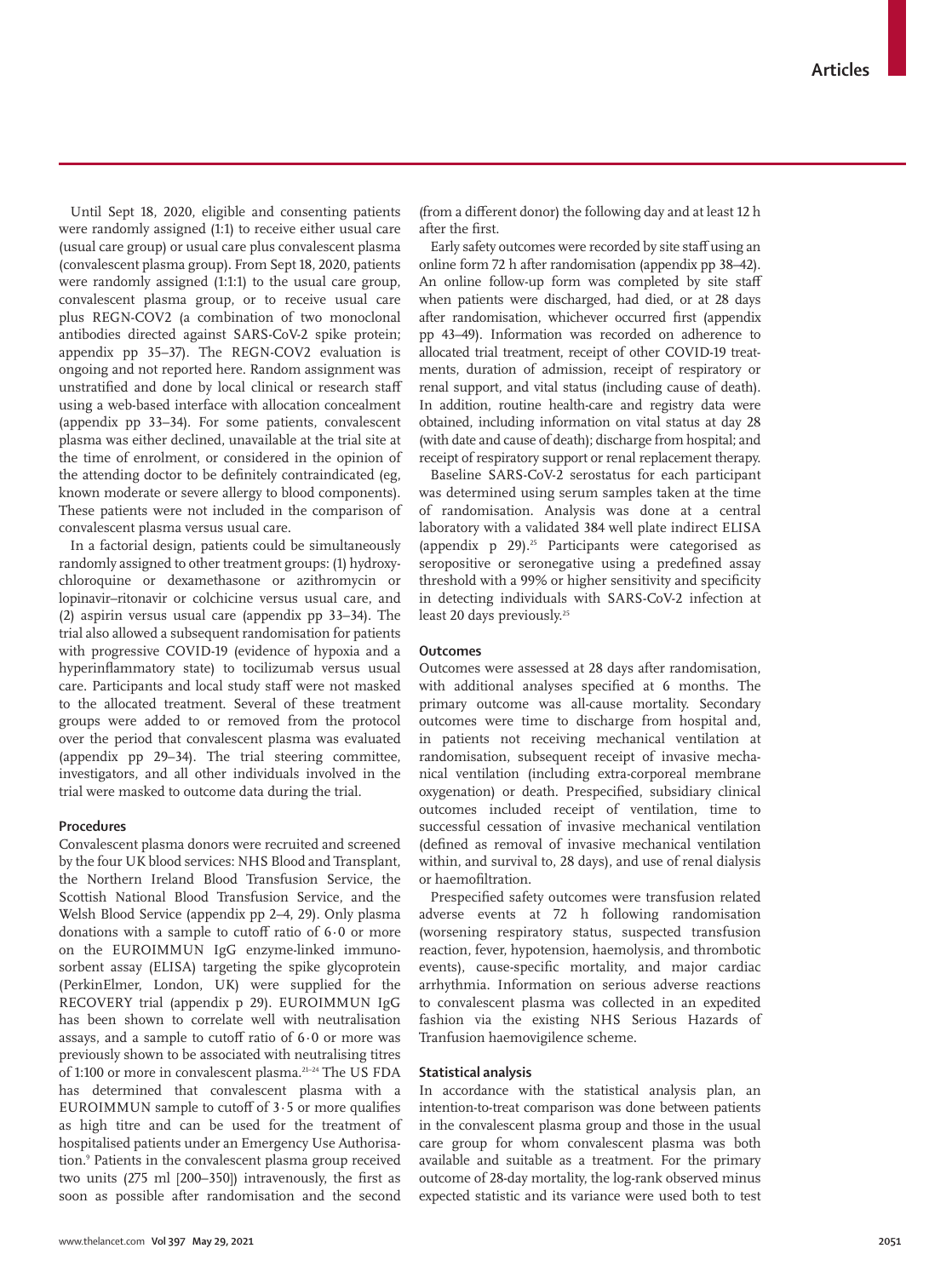

#### *Figure 1:* **Trial profile**

\*Number recruited overall during period that patients could be recruited into convalescent plasma comparison. †Reasons for exclusion are not mutually exclusive. ‡Patients in the group are not included in the analyses of this study. §5301 of 5795 patients with completed follow-up at time of analysis received convalescent plasma. ¶17 of 5763 patients with completed follow-up at time of analysis received convalescent plasma. ||A second randomisation to tocilizumab versus usual care in patients with hypoxia and C-reactive protein ≥75 mg/L was introduced in protocol version 4.0; 426 patients in the convalescent plasma group were randomly assigned to receive tocilizumab with 486 randomly assigned to receive usual care alone; 573 patients in the usual care group were randomly assigned to receive tocilizumab with 552 randomly assigned to receive usual care alone.

> the null hypothesis of equal survival curves (ie, the log-rank test) and to calculate the one-step estimate of the average mortality rate ratio. We used Kaplan-Meier survival curves to display cumulative mortality over the 28-day period. We used similar methods to analyse time to hospital discharge and successful cessation of invasive mechanical ventilation, with patients who died in hospital right-censored on day 29. Median time to discharge was derived from Kaplan-Meier estimates. For the prespecified, composite, secondary outcome of progression to invasive mechanical ventilation or death within 28 days (in those not receiving invasive mechanical ventilation at randomisation) and the subsidiary clinical outcomes of receipt of ventilation and use of haemodialysis or haemofiltration, the precise dates were not available so the risk ratio was estimated instead.

> Prespecified analyses of the primary outcome were done in seven subgroups defined by characteristics at randomisation: age, sex, ethnicity, respiratory support received, days since symptom onset, use of systemic corticosteroids, and presence of anti-SARS-CoV-2

antibody. Observed effects within these subgroup categories were compared using a  $\chi^2$  test. Subgroup analyses according to these baseline characteristics were also done for the secondary outcomes. Post-hoc exploratory analyses of the primary outcome included examination by days since symptom onset, using four subcategories rather than the two that were prespecified, and level of respiratory support by subdividing the oxygen only group into three subcategories. In late 2020, a new SARS-CoV-2 variant, named B.1.1.7, with multiple substitutions in the receptor binding domain of the spike glycoprotein emerged in southeast England and rapidly grew to become the dominant virus variant throughout the UK.26 Convalescent plasma from individuals infected before the emergence of B.1.1.7 show a modest reduction in ability to neutralise B.1.1.7 compared with earlier SARS-CoV-2 virus variants.<sup>27</sup> The clinical significance of this reduced in-vitro neutralisation is not known. To assess if there was evidence of a difference in the effectiveness of convalescent plasma before and after the emergence of B.1.1.7, an additional post-hoc exploratory analysis was done of the primary outcome comparing effects in patients randomly assigned before Dec 1, 2020, with those randomly assigned from Dec 1, 2020, onwards.<sup>26</sup>

Additional sensitivity analyses included restricting analysis of the primary outcome to patients with a positive PCR test for SARS-COV-2 and repeating subgroup analyses of the primary and secondary outcomes by presence of anti-SARS-CoV-2 antibody after adjustment for age. Age adjustment was done because in seronegative patients those assigned to the convalescent plasma group were slightly younger than those assigned to the usual care group, whereas in seropositive patients those assigned to the convalescent plasma group were slightly older than those assigned to the usual care group. A final prespecified exploratory analysis estimated whether the effect of allocation to convalescent plasma varied depending on whether the patient was simultaneously allocated azithromycin (the only other treatment that has both already reported its results and to which substantial numbers of patients could have been assigned at the same time as they were randomly assigned to receive convalescent plasma or usual care).

Estimates of rate and risk ratios are shown with 95% CIs. All p values are two-sided and are shown without adjustment for multiple testing. The full database is held by the trial team who pooled the data from trial sites and did the analyses at the Nuffield Department of Population Health, University of Oxford.

For the primary outcome of 28-day mortality, the results from RECOVERY were subsequently included in a meta-analysis of results from all previous randomised trials of convalescent plasma versus usual care in patients with COVID-19. For each trial, we compared the observed number of deaths among patients allocated convalescent plasma with the expected number if all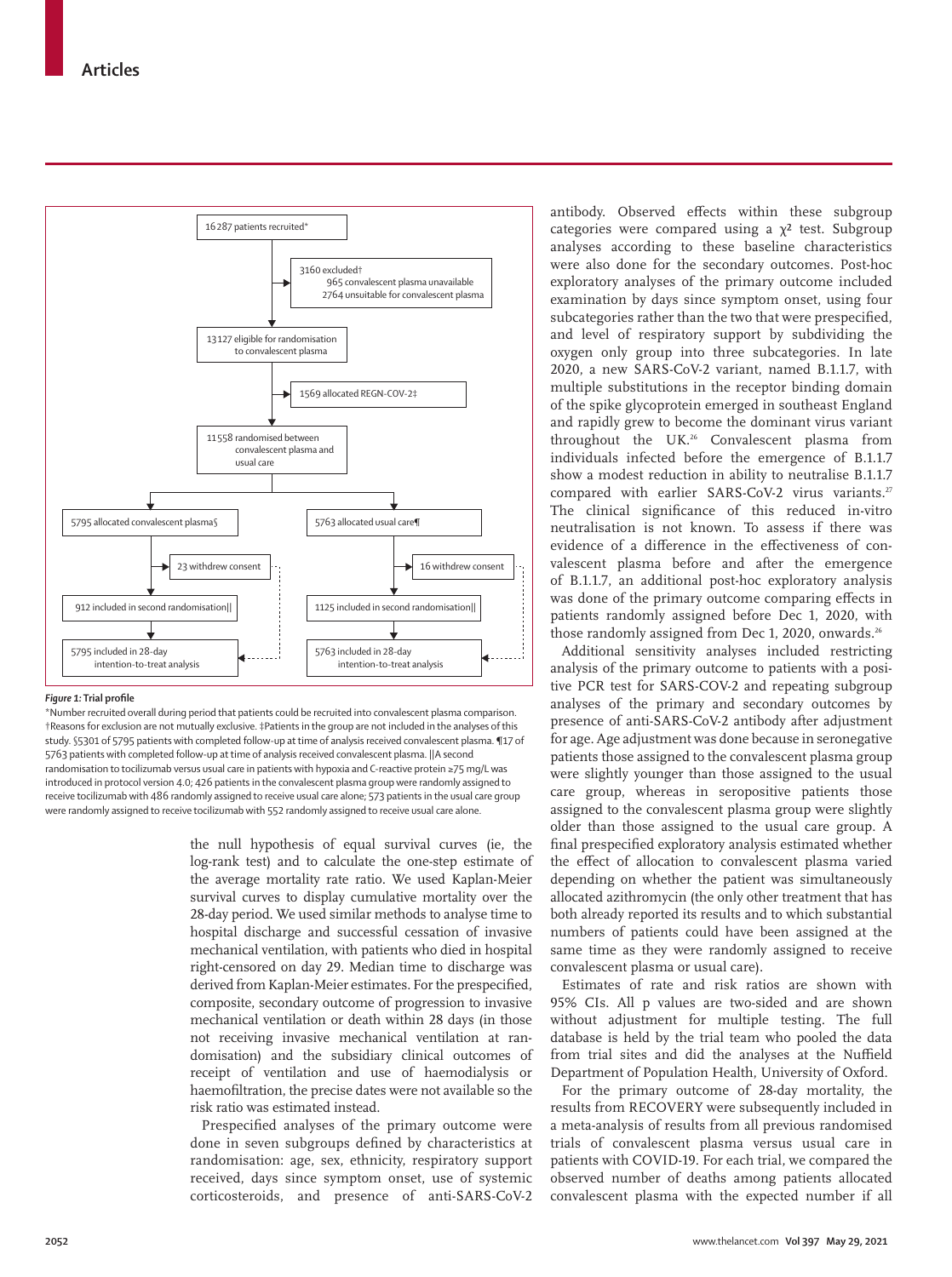|                                                      | Convalescent plasma<br>group (n=5795) | Usual care group<br>$(n=5763)$ |  |
|------------------------------------------------------|---------------------------------------|--------------------------------|--|
| Mean age, years                                      | 63.5(14.7)                            | 63.4(14.6)                     |  |
| Age groups                                           |                                       |                                |  |
| $<70*$                                               | 3705 (64%)                            | 3748 (65%)                     |  |
| 70-79                                                | 1310 (23%)                            | 1281 (22%)                     |  |
| >80                                                  | 780 (13%)                             | 734 (13%)                      |  |
| Sex                                                  |                                       |                                |  |
| Men                                                  | 3643 (63%)                            | 3787 (66%)                     |  |
| Women <sup>+</sup>                                   | 2152 (37%)                            | 1976 (34%)                     |  |
| Ethnicity                                            |                                       |                                |  |
| White                                                | 4493 (78%)                            | 4421 (77%)                     |  |
| Black, Asian, and minority<br>ethnic                 | 833 (14%)                             | 887 (15%)                      |  |
| Unknown                                              | 469 (8%)                              | 455 (8%)                       |  |
| Median number of days since<br>symptom onset         | $9(6-12)$                             | $9(6-12)$                      |  |
| Median number of days since<br>admission to hospital | $2(1-3)$                              | $2(1-4)$                       |  |
| Respiratory support received                         |                                       |                                |  |
| No oxygen received                                   | 442 (8%)                              | 455 (8%)                       |  |
| Oxygen only‡                                         | 5051 (87%)                            | 4993 (87%)                     |  |
| Invasive mechanical<br>ventilation                   | 302 (5%)                              | 315 (5%)                       |  |
| Previous diseases                                    |                                       |                                |  |
| <b>Diabetes</b>                                      | 1535 (26%)                            | 1569 (27%)                     |  |
| Heart disease                                        | 1267 (22%)                            | 1309 (23%)                     |  |
| Chronic lung disease                                 | 1385 (24%)                            | 1328 (23%)                     |  |
| Tuberculosis                                         | $20 (=1%)$                            | $23 (-1%)$                     |  |
| <b>HIV</b>                                           | $17 (-1%)$                            | 19(1%)                         |  |
| Severe liver disease                                 | 70 (1%)                               | 72 (1%)                        |  |
| Severe kidney impairment¶                            | 323 (6%)                              | 293 (5%)                       |  |
| Any of the above                                     | 3203 (55%)                            | 3222 (56%)                     |  |
|                                                      | (Table 1 continues in next column)    |                                |  |

patients were at equal risk (ie, we calculated the observed minus expected statistic [o–e], and its variance [v]). For RECOVERY, these were taken as the log-rank observed minus expected statistic and its variance but for other trials, where the exact timing of each death was not available, these were calculated from standard formulae for  $2 \times 2$  contingency tables. We then combined trial results using the log of the mortality rate ratio calculated as the inverse-variance weighted average S/V with variance 1/V (and hence with 95% CI S/V ±1.96/ $\sqrt{V}$ ), where S is the sum over all trials of (O–E) and V is the sum over all trials of v. Analyses were done with SAS (version 9.4) and R (version 3.4).

As stated in the protocol, appropriate sample sizes could not be estimated when the trial was being planned at the start of the COVID-19 pandemic. During the trial, external data suggested that any benefits of antibody-based therapies might be higher in patients who had not raised an adequate antibody response of their own.14 Consequently, while still masked to the results of the trial, the RECOVERY steering committee determined

|                                                                                                                                                                                                                                                                                                      | Convalescent plasma<br>qroup (n=5795) | Usual care group<br>$(n=5763)$ |  |  |
|------------------------------------------------------------------------------------------------------------------------------------------------------------------------------------------------------------------------------------------------------------------------------------------------------|---------------------------------------|--------------------------------|--|--|
| (Continued from previous column)                                                                                                                                                                                                                                                                     |                                       |                                |  |  |
| SARS-CoV-2 PCR test result                                                                                                                                                                                                                                                                           |                                       |                                |  |  |
| Positive                                                                                                                                                                                                                                                                                             | 5593 (97%)                            | 5566 (97%)                     |  |  |
| Negative                                                                                                                                                                                                                                                                                             | 126 (2%)                              | 116 (2%)                       |  |  |
| Unknown                                                                                                                                                                                                                                                                                              | 76 (1%)                               | 81(1%)                         |  |  |
| Patient SARS-CoV-2 antibody test result                                                                                                                                                                                                                                                              |                                       |                                |  |  |
| Positive                                                                                                                                                                                                                                                                                             | 3078 (53%)                            | 2810 (49%)                     |  |  |
| Negative                                                                                                                                                                                                                                                                                             | 2016 (35%)                            | 1660 (29%)                     |  |  |
| Missing                                                                                                                                                                                                                                                                                              | 701 (12%)                             | 1293 (22%)                     |  |  |
| Corticosteroids received                                                                                                                                                                                                                                                                             |                                       |                                |  |  |
| Yes                                                                                                                                                                                                                                                                                                  | 5370 (93%)                            | 5311 (92%)                     |  |  |
| <b>No</b>                                                                                                                                                                                                                                                                                            | 391 (7%)                              | 413 (7%)                       |  |  |
| Not recorded                                                                                                                                                                                                                                                                                         | 34 (1%)                               | 39 (1%)                        |  |  |
| Other randomised treatments                                                                                                                                                                                                                                                                          |                                       |                                |  |  |
| Lopinavir-ritonavir                                                                                                                                                                                                                                                                                  | 5(1%)                                 | $14 (-1%)$                     |  |  |
| Dexamethasone                                                                                                                                                                                                                                                                                        | $3(-1%)$                              | $3(-1%)$                       |  |  |
| Hydroxychloroquine                                                                                                                                                                                                                                                                                   | $1(-1%)$                              | $\Omega$                       |  |  |
| Azithromycin                                                                                                                                                                                                                                                                                         | 587 (10%)                             | 585 (10%)                      |  |  |
| Colchicine                                                                                                                                                                                                                                                                                           | 792 (14%)                             | 791 (14%)                      |  |  |
| Aspirin                                                                                                                                                                                                                                                                                              | 1266 (22%)                            | 1207 (21%)                     |  |  |
| Data are mean (SD), n (%), or median (IQR). *Includes 26 children (<18 years).<br>†Includes 28 pregnant women. ‡Includes non-invasive ventilation. §Defined as<br>requiring ongoing specialist care. <i>[Defined as estimated glomerular filtration rate</i><br><30 mL/min per 1.73 m <sup>2</sup> . |                                       |                                |  |  |

that the trial should enrol sufficient patients to provide at least 90% power at a two-sided p value of 0·01 to detect a proportional reduction in 28-day mortality of a fifth in patients with and, separately, without detectable SARS-CoV-2 antibodies at randomisation (appendix p 34).

On Jan 7, 2021, the independent data monitoring committee did a routine review of the data and recommended that the chief investigators pause recruitment to the convalescent plasma comparison in those patients receiving invasive mechanical ventilation (including extracorporeal membrane oxygenation) at the time of randomisation. At the same time, the committee recommended that recruitment to the convalescent plasma comparison continue for all other eligible patients.

On Jan 14, 2021, the data monitoring committee did another routine review of the data and notified the chief investigators that there was no convincing evidence that continued recruitment would provide conclusive proof of worthwhile mortality benefit, either overall or in any prespecified subgroup. The committee recommended that recruitment to the convalescent plasma portion of the study should cease and follow-up be completed. Enrolment of patients to the convalescent plasma comparison was closed on Jan 15, 2021, and the preliminary result for the primary outcome was made public. The trial is registered with ISRCTN, 50189673, and ClinicalTrials.gov, NCT04381936.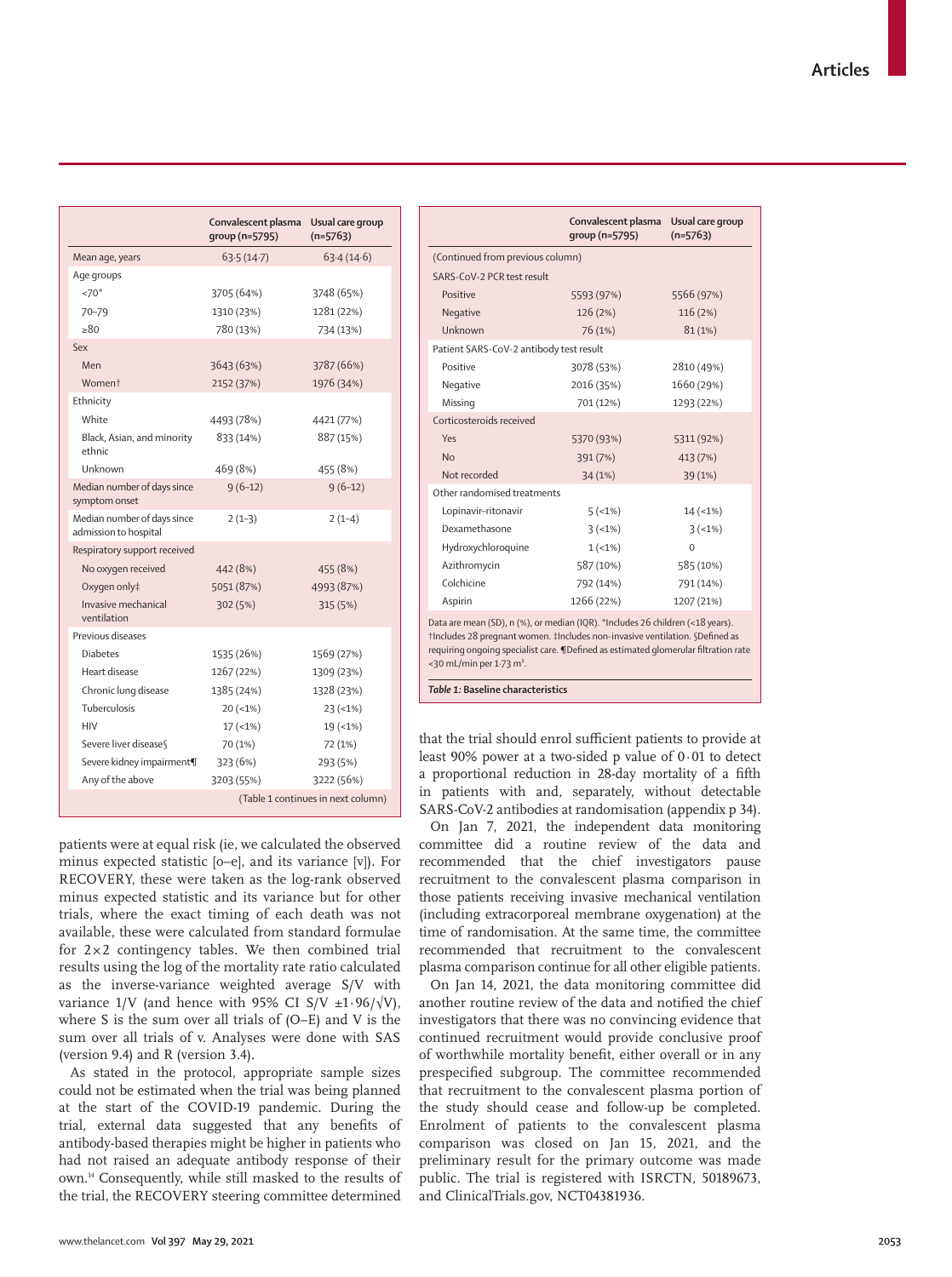#### **Role of the funding source**

The funders of the trial had no role in trial design, data collection, data analysis, data interpretation, or writing of the report.



#### **Results**

Between May 28, 2020, and Jan 15, 2021, 13127 (81%) of 16 287 patients enrolled into the RECOVERY trial were eligible to receive convalescent plasma (figure 1). 1569 (12%) were randomly assigned to the REGN-COV-2 group and are not included in the analyses reported here. Of the remaining 11558 patients, 5795 (50%) were randomly assigned to the convalescent plasma group and 5763 (50%) to the usual care group. The mean age of the patients was  $63.5$  (SD  $14.7$ ) years, and the median time from symptom onset to randomisation was 9 days (IQR 6–12; table 1; appendix p 51). At randomisation, 617 (5%) of 11 558 patients were receiving invasive mechanical ventilation, 10 044 (87%) were receiving oxygen only (with or without non-invasive respiratory support), and 897 (8%) were receiving no oxygen therapy (appendix p 51). 10 681 (92%) of 11 558 patients were receiving corticosteroids at time of randomisation. By chance, a slightly lower proportion of men were randomly assigned to the convalescent plasma group than the usual care group, *Figure 2:* **Effect of allocation to convalescent plasma on 28-day mortality** so Cox regression analyses adjusted for sex are provided

|                                                               | Convalescent<br>plasma group | Usual care<br>qroup |                                                  | RR (95% CI)         |
|---------------------------------------------------------------|------------------------------|---------------------|--------------------------------------------------|---------------------|
| Age, years $(\chi_1^2 = 0.4; p = 0.53)$                       |                              |                     |                                                  |                     |
| <70                                                           | 534/3705 (14%)               | 545/3748 (15%)      |                                                  | $1.00(0.89 - 1.13)$ |
| 70-79                                                         | 495/1310 (38%)               | 494/1281 (39%)      |                                                  | $0.99(0.87 - 1.13)$ |
| $\geq 80$                                                     | 370/780 (47%)                | 369/734 (50%)       |                                                  | $0.94(0.81 - 1.09)$ |
| Sex $(\chi^2_1=1.3; p=0.25)$                                  |                              |                     |                                                  |                     |
| Men                                                           | 953/3643 (26%)               | 972/3787 (26%)      |                                                  | $1.03(0.95 - 1.13)$ |
| Women                                                         | 446/2152 (21%)               | 436/1976 (22%)      |                                                  | $0.94(0.82 - 1.07)$ |
| Ethnicity ( $\chi^2$ =0.8; p=0.37)                            |                              |                     |                                                  |                     |
| White                                                         | 1111/4493 (25%)              | 1129/4421 (26%)     |                                                  | $0.97(0.90 - 1.06)$ |
| Black, Asian or minority ethnic                               | 198/833 (24%)                | 199/887 (22%)       |                                                  | $1.07(0.88 - 1.31)$ |
| Days since symptom onset $(\chi_1^2=3.4; p=0.06)$             |                              |                     |                                                  |                     |
| $\leq$ 7                                                      | 606/2226 (27%)               | 660/2240 (29%)      |                                                  | $0.92(0.82 - 1.03)$ |
| >7                                                            | 790/3564 (22%)               | 748/3522 (21%)      |                                                  | $1.06(0.96 - 1.17)$ |
| Respiratory support received ( $\chi^2$ =3.5; p=0.06)         |                              |                     |                                                  |                     |
| No oxygen received                                            | 56/442 (13%)                 | 69/455 (15%)        |                                                  | $0.83(0.58 - 1.18)$ |
| Oxygen only                                                   | 1185/5051 (23%)              | 1194/4993 (24%)     |                                                  | $0.99(0.91 - 1.07)$ |
| Invasive mechanical ventilation                               | 158/302 (52%)                | 145/315 (46%)       |                                                  | $1.19(0.95 - 1.50)$ |
| Use of corticosteroids ( $\chi^2$ =2.7; p=0.10)               |                              |                     |                                                  |                     |
| Yes                                                           | 1314/5370 (24%)              | 1299/5311 (24%)     |                                                  | $1.01(0.94 - 1.09)$ |
| No                                                            | 74/391 (19%)                 | 100/413 (24%)       |                                                  | $0.78(0.58 - 1.05)$ |
| Patient SARS-CoV-2 antibody test result $(y_1^2=1.4; p=0.23)$ |                              |                     |                                                  |                     |
| Positive                                                      | 575/3078 (19%)               | 501/2810 (18%)      |                                                  | $1.06(0.94 - 1.19)$ |
| Negative                                                      | 642/2016 (32%)               | 558/1660 (34%)      |                                                  | $0.96(0.85 - 1.07)$ |
| Not done                                                      | 182/701(26%)                 | 349/1293 (27%)      |                                                  | $0.98(0.82 - 1.17)$ |
| All participants                                              | 1399/5795 (24%)              | 1408/5763 (24%)     |                                                  | $1.00(0.93 - 1.07)$ |
|                                                               |                              |                     |                                                  | $p = 0.95$          |
|                                                               |                              |                     | 0.8<br>0.6<br>$1.4$ 1.6<br>$1-2$<br>$\mathbf{1}$ |                     |
|                                                               |                              |                     | Favours convalescent plasma   Favours usual care |                     |

*Figure 3:* **Effect of allocation to convalescent plasma on 28-day mortality by prespecified characteristics at randomisation** The ethnicity, days since onset, and use of corticosteroids subgroups exclude those with missing data, but these patients are included in the overall summary. Information on use of corticosteroids was collected from June 18, 2020, onwards following announcement of the results of the dexamethasone comparison from the RECOVERY trial. RR=rate ratio.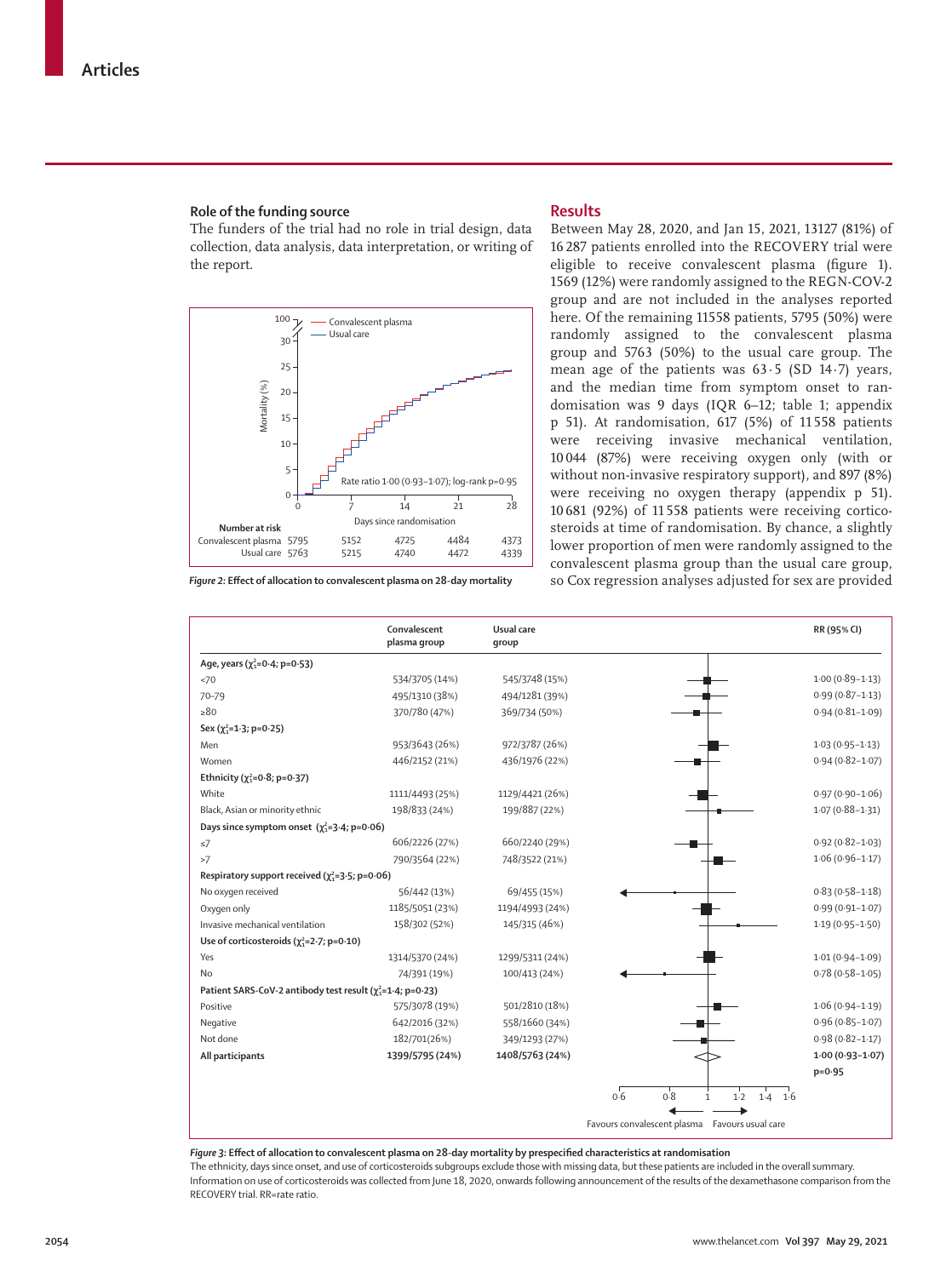

*Figure 4:* **Meta−analysis of mortality in RECOVERY and other trials**

O–E=observed–expected. Var=variance. RR=rate ratio.\*Log−rank O−E for RECOVERY, O−E from 2× 2 contingency tables for the other trials. RR is calculated by taking ln rate ratio to be (O−E)/V with normal variance 1/V, where V=Var (O–E). Subtotals or totals of (O−E) and of V yield inverse-variance weighted averages of the ln rate ratio values. †For balance, controls in the 2:1 studies count twice in the control totals and subtotals, but do not count twice when calculating their O−E or V values. Heterogeneity between RECOVERY and ten previous trials combined,  $\chi_1^2$ =2·7 (p=0·10).

(appendix p 57), which are almost identical to the main results shown.

Baseline serology result were available for 9564 (83%) of 11 558 patients, of whom 3676 (38%) were SARS-CoV-2 antibody seronegative (appendix p 51). Patients were more likely to be seronegative if they were older, female, White, had shorter duration of symptoms, were receiving less intensive respiratory support, or were SARS-CoV-2 RNA negative by PCR (appendix p 52). There was an imbalance in the availability of a baseline serology sample, with more missing samples in the usual care group (table 1).

In the convalescent plasma group, 4657 (80%) of 5795 patients received two units, 644 (11%) received one unit, and 494 (9%) received no units (appendix p 53). Two (<1%) patients received both convalescent plasma units from the same donor. In the usual care group, 17 (<1%) of 5763 patients received convalescent plasma. For patients in whom the time of issue of convalescent plasma by the transfusion laboratory was known, 5030 (96%) of 5217 patients had their first unit of plasma issued within 36 h of randomisation. Use of corticosteroids and remdesivir following randomisation was similar between the two groups (appendix p 53). Slightly fewer patients received tocilizumab or sarilumab in the convalescent plasma group (447 [8%] of 5795) than in the usual care group (589 [10%] of 5763 patients; appendix p 53).

Primary and secondary outcome data were known for 99% of randomly assigned patients. There was no significant difference in 28-day mortality between the two groups: 1399 (24%) of 5795 patients died in the convalescent plasma group and 1408 (24%) of 5763 patients died in the usual care group (rate ratio 1·00, 95% CI 0·93–1·07; p=0·95; figure 2). We observed similar results across all subgroups with no good evidence of heterogeneity of effect in either the prespecified (figure 3) or the exploratory post-hoc (appendix p 59) subgroup analyses (all p values were >0·05). Results were similar in analyses restricted to patients with a positive SARS-CoV-2 test (rate ratio 1·00, 95% CI 0 $\cdot$ 93-1 $\cdot$ 08; p=0 $\cdot$ 93) and there was no evidence that the rate ratio differed depending on allocation to azithromycin ( $p>0.1$ ). Although 28-day mortality was higher in patients who were seronegative at randomisation, the proportional effect of allocation to convalescent plasma on 28-day mortality was similar in seropositive patients (575 [19%] of 3078 patients in the convalescent plasma group *vs* 501 [18%] of 2810 patients in the usual care group; rate ratio  $1.06$ ,  $95\%$  CI  $0.94-1.19$ ) and seronegative patients (642 [32%] of 2016 patients in the convalescent plasma group *vs* 558 [34%] of 1660 patients in the usual care group; rate ratio  $0.96$ , 95% CI 0·85–1·07; figure 3; appendix p 60). In ten other reported randomised trials, including a total of 1495 patients hospitalised with COVID-19, 218 of whom died, convalescent plasma was associated with a non-significant reduction in mortality (rate ratio 0·77, 95% CI 0·57-1·04; p=0·08; figure 4).<sup>11-20</sup> After inclusion of the results from RECOVERY (which includes nearly eight-times as many patients and more than 11-times as many events as the other trials combined) into this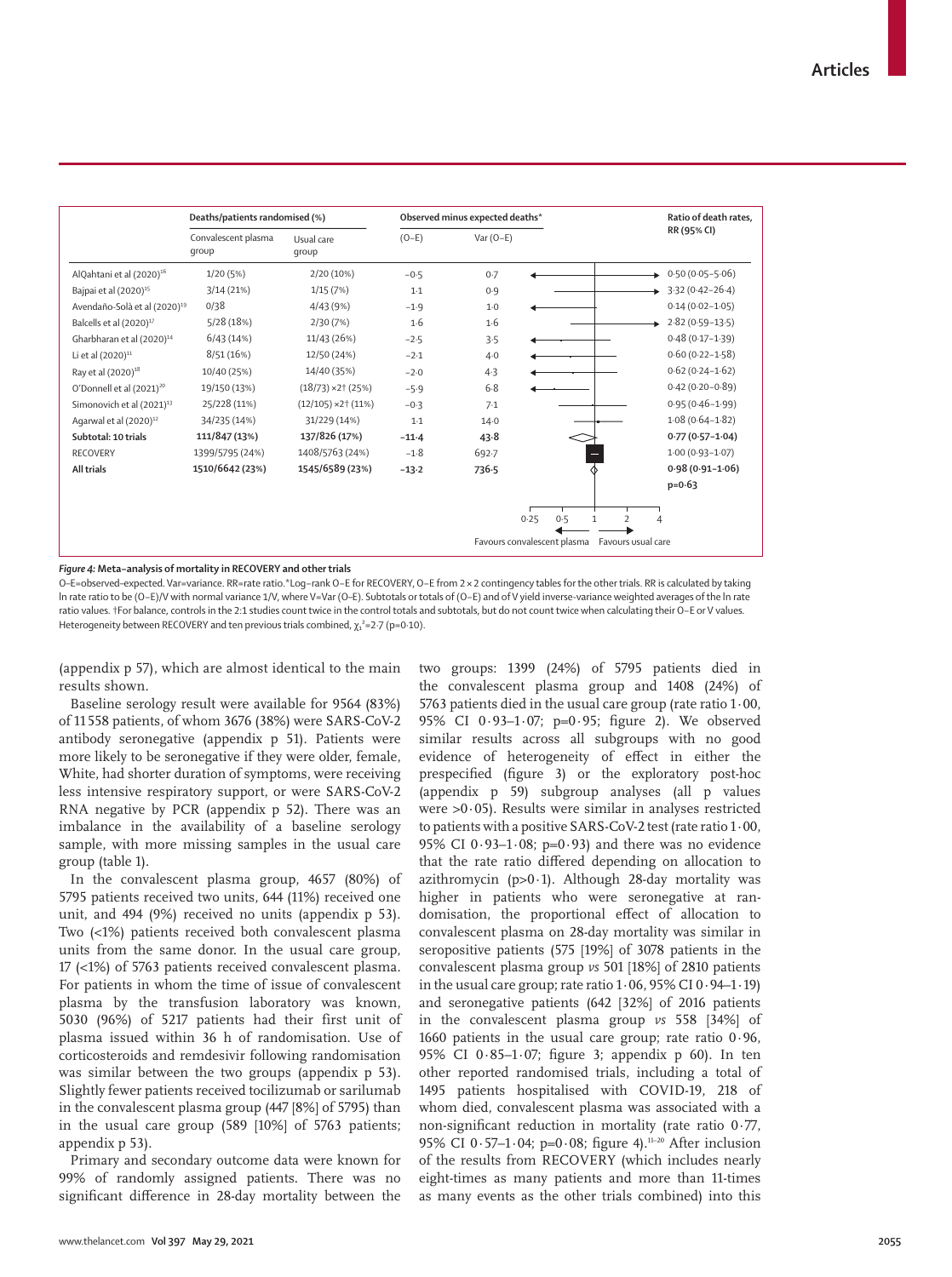|                                                                                                                      | Convalescent plasma<br>qroup (n=5795) | Usual care group<br>$(n=5763)$ | RR (95% CI)         | p value   |  |  |  |
|----------------------------------------------------------------------------------------------------------------------|---------------------------------------|--------------------------------|---------------------|-----------|--|--|--|
| <b>Primary outcome</b>                                                                                               |                                       |                                |                     |           |  |  |  |
| Mortality at 28 days                                                                                                 | 1399 (24%)                            | 1408 (24%)                     | 1.00 (0.93 to 1.07) | 0.95      |  |  |  |
| <b>Secondary outcomes</b>                                                                                            |                                       |                                |                     |           |  |  |  |
| Median duration of<br>hospitalisation, days                                                                          | 12 $(6 to > 28)$                      | 11(6 to > 28)                  |                     | $\ddotsc$ |  |  |  |
| Discharged from hospital<br>within 28 days                                                                           | 3832 (66%)                            | 3822 (66%)                     | 0.99 (0.94 to 1.03) | 0.57      |  |  |  |
| Invasive mechanical<br>ventilation or death*                                                                         | 1568/5493 (29%)                       | 1568/5448 (29%)                | 0.99 (0.93 to 1.05) | 0.79      |  |  |  |
| Invasive mechanical<br>ventilation                                                                                   | 678/5493 (12%)                        | 690/5448 (13%)                 | 0.97 (0.88 to 1.08) | 0.61      |  |  |  |
| Death                                                                                                                | 1241/5493 (23%)                       | 1263/5448 (23%)                | 0.97 (0.91 to 1.04) | 0.46      |  |  |  |
| Subsidiary outcomes                                                                                                  |                                       |                                |                     |           |  |  |  |
| Use of ventilation <sup>+</sup>                                                                                      | 885/3564 (25%)                        | 876/3441 (25%)                 | 0.98 (0.90 to 1.06) | 0.55      |  |  |  |
| Non-invasive ventilation                                                                                             | 856/3564 (24%)                        | 845/3441 (25%)                 | 0.98 (0.90 to 1.06) | 0.60      |  |  |  |
| Invasive mechanical<br>ventilation                                                                                   | 229/3564 (6%)                         | 238/3441 (7%)                  | 0.93 (0.78 to 1.11) | 0.41      |  |  |  |
| Successful cessation of<br>invasive mechanical<br>ventilation‡                                                       | 85/302 (28%)                          | 108/315 (34%)                  | 0.79 (0.59 to 1.05) | 0.11      |  |  |  |
| Renal replacement therapy§                                                                                           | 250/5707 (4%)                         | 241/5697 (4%)                  | 1.04 (0.87 to 1.23) | 0.69      |  |  |  |
| Data are n (%), median (IQR) or n/N (%). RR=rate ratio for the outcomes of 28-day mortality, hospital discharge, and |                                       |                                |                     |           |  |  |  |

successful cessation of invasive mechanical ventilation, and risk ratio is calculated for all other outcomes. \*Analyses exclude those on invasive mechanical ventilation at randomisation. †Analyses exclude those on invasive or non-invasive ventilation at randomisation. ‡Analyses exclude those not receiving invasive mechanical ventilation at randomisation. §Analyses exclude those on renal replacement therapy at randomisation.

*Table 2:* **Primary, secondary, and subsidiary outcomes**

meta-analysis, the mortality rate ratio was 0·98 (95% CI  $0.91-1.06$ ; p= $0.63$ ; figure 4).

The median time to discharge was 12 days in the convalescent plasma group and 11 days in the usual care group (IQR 6 to >28 in both groups); patients in the convalescent plasma group had a similar probability of being discharge alive within 28 days compared with the usual care group (3832 [66%] of 5795 patients in the convalescent plasma group *vs* 3822 [66%] of 5763 patients in the usual care group; rate ratio 0·99, 95% CI 0.94 to 1.03;  $p=0.57$ ; table 2). Of the patients who were not receiving invasive mechanical ventilation at baseline, the number of patients progressing to the prespecified composite secondary outcome of invasive mechanical ventilation or death was similar in the two groups (1568 [29%] of 5493 patients in the convalescent plasma group *vs* 1568 [29%] of 5448 patients in the usual care group; rate ratio 0.99, 95% CI 0.93 to 1.05; p=0.79; table 2). For both of these secondary outcomes, there was some evidence of heterogeneity by patient SARS-CoV-2 antibody test result, with slightly more favourable outcomes with convalescent plasma in patients who were seronegative at baseline compared with those who were seropositive (appendix pp 61–62). Because of slight age-imbalances between treatment groups for both seropositive and seronegative patients, an exploratory analysis was done that included adjustment for age, which marginally reduced the apparent heterogeneity (heterogeneity  $p=0.02$  for both secondary outcomes after age adjustment). Results were consistent across all other prespecified subgroups of patients.

There were no significant differences in the prespecified subsidiary clinical outcomes of use of ventilation, successful cessation of invasive mechanical ventilation, or progression to use of renal replacement therapy (table 2), or in cause-specific mortality (appendix p 54).

Within the first 72 h after randomisation, severe allergic reactions were reported in 16 (<1%) of 5795 patients in the convalescent plasma group and two (<1%) of 5763 patients in the usual care group. The frequency of sudden worsening in respiratory status, temperature higher than 39°C or a 2°C or higher increase in temperature above baseline, sudden hypotension, clinical haemolysis, and thrombotic events were broadly similar in the two groups (appendix p 55). We also observed no significant differences in the frequency of major cardiac arrhythmia (appendix p 56). 13 patients receiving convalescent plasma had reports submitted to the Serious Hazards of Transfusion haemovigilence scheme: nine patients with pulmonary reactions (none considered to be transfusion-related acute lung injury, including three deaths possibly related to transfusion), and four patients with serious febrile, allergic, or hypotensive reactions (all of whom recovered).

# **Discussion**

The results of this large, randomised trial show that convalescent plasma did not improve survival or other clinical outcomes in patients hospitalised with COVID-19. The results were consistent across subgroups of age, sex, ethnicity, duration of symptoms before randomisation, level of respiratory support received at randomisation, and use of corticosteroids. The results are consistent with the evidence from previously reported randomised trials of convalescent plasma for patients hospitalised with COVID-19,11–20 with no evidence of a survival benefit when these results are combined (figure 4).

It has been suggested that the benefits of convalescent plasma depend on the transfused neutralising titre, and that using plasma with lower titres could explain negative results from previous randomised trials. In RECOVERY, all convalescent plasma was supplied via the UK National Blood Services using standardised laboratory processing. Convalescent donors were chosen based on high anti-spike IgG concentrations, using an ELISA that has been shown to correlate well with neutralising antibody.<sup>22–24</sup> We used a EUROIMMUN sample to cutoff ratio of 6·0 for plasma to qualify for use in this trial, which is substantially more than the 3·5 cutoff that the US FDA recognises as high titre.<sup>9</sup> Nearly all participants received plasma from two different donors to increase the chance that at least one contained higher concentrations of neutralising antibodies.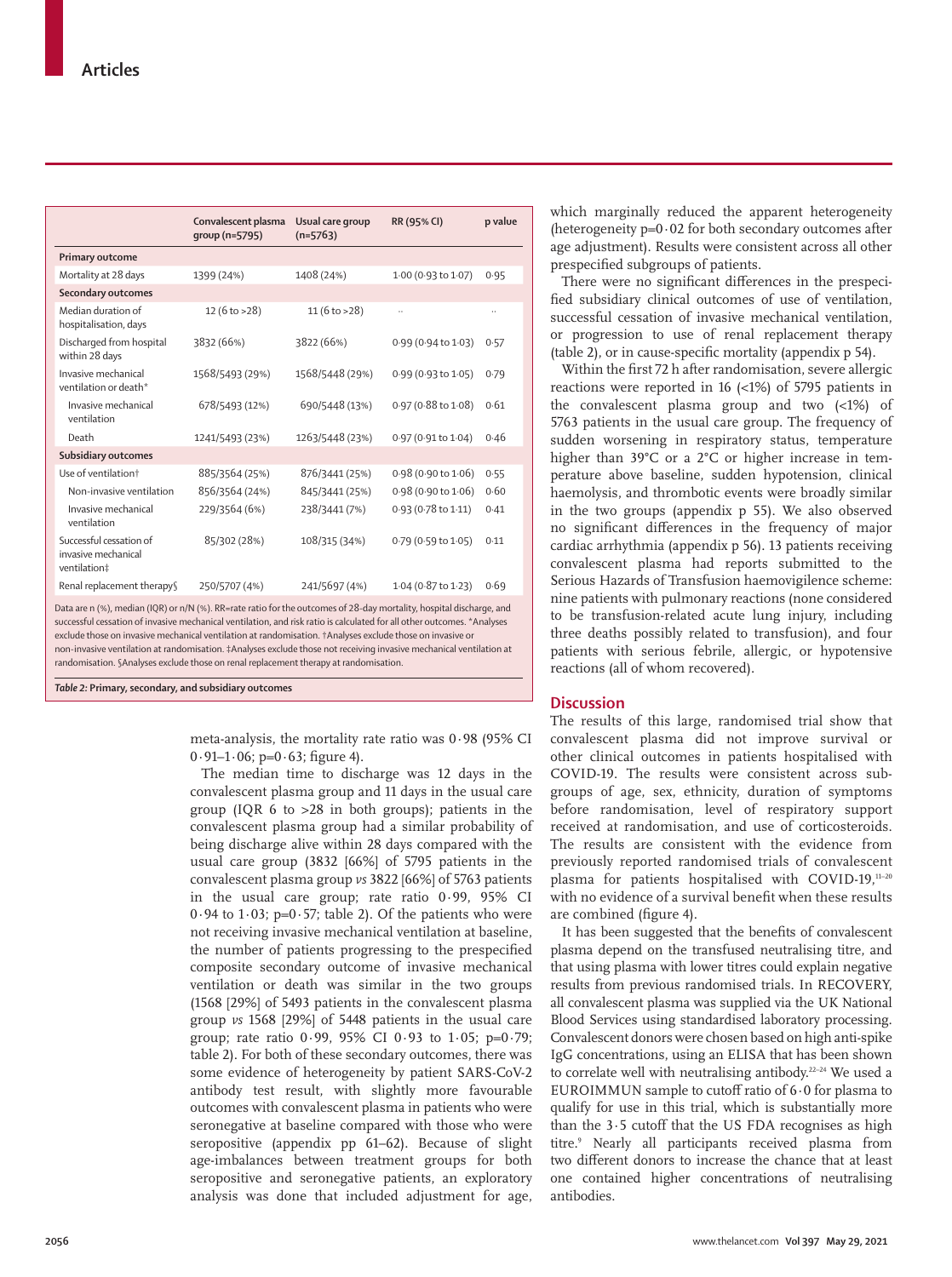The presence of anti-SARS-CoV-2 antibodies in recipients at the time of transfusion with convalescent plasma has also been cited as a possible reason for the absence of an observed effect.<sup>14</sup> In this trial we found that 38% of patients were seronegative at randomisation, and, although they had a markedly higher 28-day mortality risk than patients who were seropositive at randomisation, we did not observe a significant survival benefit from convalescent plasma in these patients. Our results do not exclude the possibility of small improvements in the probability of successful discharge from hospital by day 28 or of progressing to invasive mechanical ventilation or death in seronegative patients who received convalescent plasma. However, the results of these secondary outcomes in one subgroup should be interpreted with caution given the multiple testing; additionally, when an age-adjusted analysis was done the apparent heterogeneity was slightly reduced.

It has also been suggested that antibody-based therapies could be most effective in the early stages of COVID-19, when viral replication dominates.<sup>10,28</sup> We did not identify a benefit of convalescent plasma when patients were stratified by time since onset of illness in the main analysis or in an exploratory analysis, which subdivided participants on the basis of illness onset. Of note, we did not identify a mortality benefit in the subgroup of patients allocated to convalescent plasma 4 days or less from illness onset, which by itself comprised more patients than the total number of patients enrolled in all other convalescent plasma trials combined. However, RECOVERY only included patients admitted to hospital; therefore, the trial does not address whether convalescent plasma has any benefit if given early after SARS-CoV-2 infection and before the onset of significant disease. That question has not yet been robustly tested in sufficiently large randomised controlled trials.<sup>28</sup>

Following random assignment to receive convalescent plasma, patients with hypoxia and a raised C-reactive protein (≥75mg/L) were eligible for a second random assignment to receive usual care or usual care plus tocilizumab. Although a slightly lower proportion of patients allocated convalescent plasma (8%) subsequently received tocilizumab than patients allocated usual care (10%; appendix p 53), and although tocilizumab itself reduces 28-day mortality by around 15%,<del>'</del> this difference is far too small to have had any material effect on our estimate of the effect of convalescent plasma on mortality (estimated 0·1% difference in 28 day mortality).

SARS-CoV-2 is an RNA virus with antigenic variability. The efficacy of convalescent plasma is likely to depend on the match between the strain-specific transfused anti-SARS-CoV-2 antibodies in donor plasma and the infecting virus variant in the recipient. In December, 2020, a new SARS-CoV-2 variant (B.1.1.7) was detected in the southeast and east of England, with an earliest date of detection in September, 2020. B.1.1.7 spread rapidly to become the dominant SARS-CoV-2 variant, in most regions of the UK, by January, 2021.29 Although B.1.1.7 has changes in the spike glycoprotein that could theoretically modify antigenicity, only modest reductions in neutralisation by convalescent plasma have been reported.<sup>27</sup> Consistent with this, we did not identify any evidence of a differential effect of convalescent plasma before and after the emergence of B.1.1.7 in the UK (appendix p 59).

During an epidemic caused by a novel virus, convalescent plasma is an appealing treatment because it might be available within weeks of the outbreak, long before other targeted therapies are available. Consequently, convalescent plasma has been widely used for COVID-19 outside of clinical trials but, until now, there has been insufficient evidence from randomised trials to reliably assess its safety and efficacy.10 In RECOVERY, the largest clinical trial of convalescent plasma for any infectious indication, we did not find evidence that high-titre convalescent plasma improved survival or other prespecified clinical outcomes in patients hospitalised with COVID-19. Whether convalescent plasma would benefit other patient groups is unknown and would need to be evaluated in other, adequately powered, randomised clinical trials.

#### **Contributors**

This manuscript was initially drafted by the PWH and MJL, further developed by the Writing Committee, and approved by all members of the trial steering committee. PWH and MJL vouch for the data and analyses, and for the fidelity of this report to the trial protocol and data analysis plan. PWH, LE, LP, MM, JKB, LCC, SNF, TJ, KJ, WSL, AM, KR, EJ, DJR, RH, and MJL designed the trial and trial protocol. MM, AR, GP-A, NJB, TG, DZ, ST, NNA, AU, JW, GK, TB, SS, RH, the Data Linkage team at the RECOVERY Coordinating Centre, and the health records and local clinical centre staff listed in the appendix collected the data. ES, NS, and JRE did the statistical analysis. LE, DJR, and the blood and transfusion service staff listed in the appendix coordinated the collection and supply of convalescent plasma. All authors contributed to data interpretation and critical review and revision of the manuscript. PWH and MJL had access to the trial data and had final responsibility for the decision to submit for publication.

## **Writing Committee (on behalf of the RECOVERY Collaborative Group)**

Peter W Horby, Lise Estcourt, Leon Peto, Jonathan R Emberson, Natalie Staplin, Enti Spata, Guilherme Pessoa-Amorim, Mark Cambell, Alistair Roddick, Nigel J Brunskill, Tina George, Daniel Zehnder, Simon Tiberi, Ni Ni Aung, Alison Uriel, John Widdrington, George Koshy, Thomas Brown, Stephen Scott, J Kenneth Baillie, Maya H Buch, Lucy C Chappell, Jeremy N Day, Saul N Faust, Thomas Jaki, Katie Jeffery, Edmund Juszczak, Wei Shen Lim, Marion Mafham, Alan Montgomery, Andrew D Mumford, Kathryn Rowan, Guy Thwaites, David J Roberts, Richard Haynes, Martin J Landray. PWH, LE, and LP contributed equally, and DJR, RH, and MJL contributed equally.

#### **Data Monitoring Committee**

Peter Sandercock, Janet Darbyshire, David DeMets, Robert Fowler, David Lalloo, Ian Roberts (until December 2020), Mohammed Munavvar (from January 2021), Janet Wittes.

#### **Declaration of interests**

We declare no competing interests.

#### **Data sharing**

The protocol, consent form, statistical analysis plan, definition and derivation of clinical characteristics and outcomes, training materials, regulatory documents, and other relevant trial materials are available online. As described in the protocol, the trial steering committee will facilitate the use of the trial data and approval will not be unreasonably withheld. Deidentified participant data will be made available to bona fide researchers registered with an appropriate institution within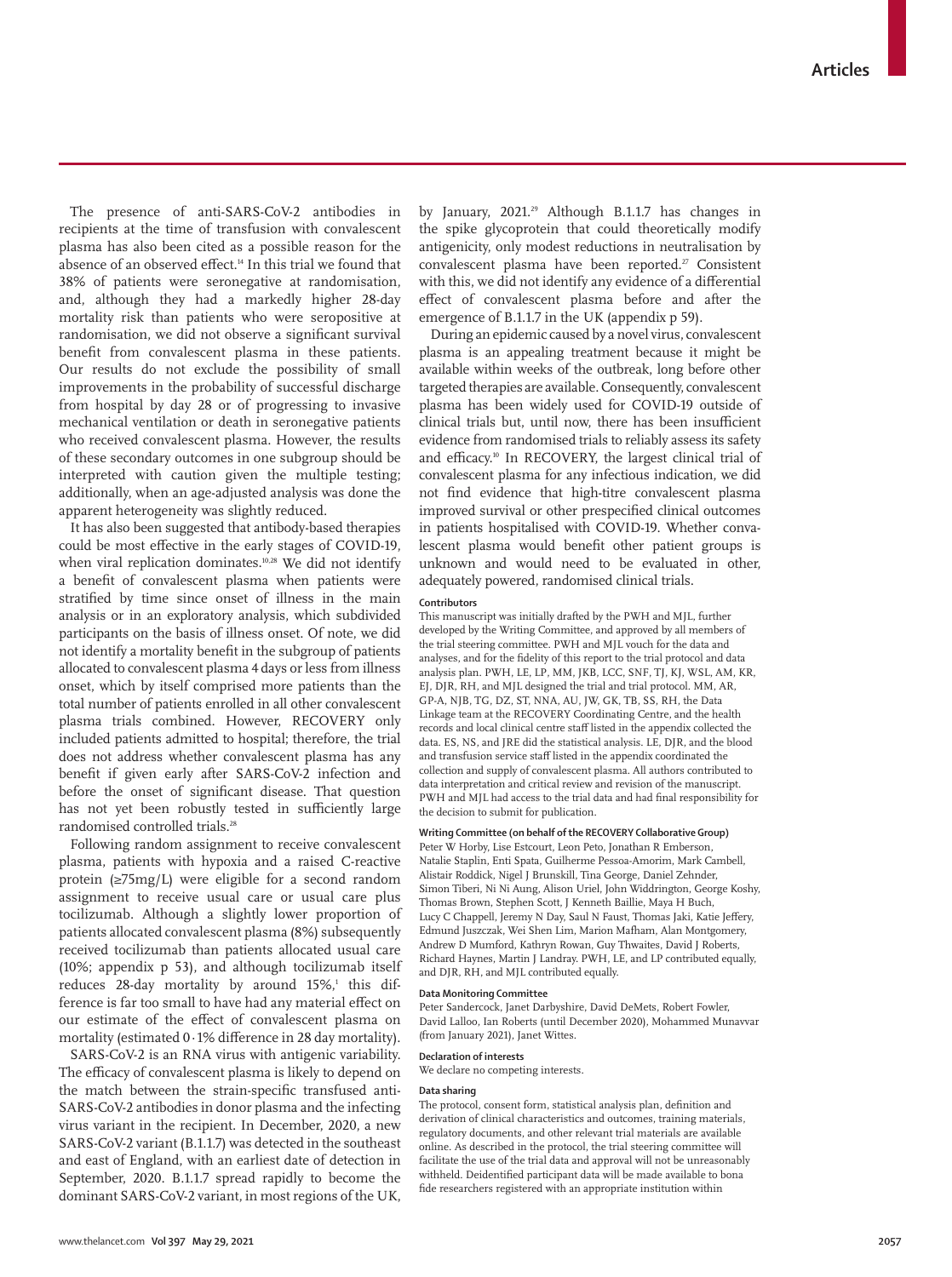For **data policy and procedures**  see [https://www.ndph.ox.ac.uk/](https://www.ndph.ox.ac.uk/data-access) [data-access](https://www.ndph.ox.ac.uk/data-access)

For the **access from** see [https://](https://www.ndph.ox.ac.uk/files/about/data_access_enquiry_form_13_6_2019.docx) [www.ndph.ox.ac.uk/files/about/](https://www.ndph.ox.ac.uk/files/about/data_access_enquiry_form_13_6_2019.docx) [data\\_access\\_enquiry\\_](https://www.ndph.ox.ac.uk/files/about/data_access_enquiry_form_13_6_2019.docx) [form\\_13\\_6\\_2019.docx](https://www.ndph.ox.ac.uk/files/about/data_access_enquiry_form_13_6_2019.docx) **Acknowledgments**

3 months of publication. However, the steering committee will need to be satisfied that any proposed publication is of high quality, honours the commitments made to the trial patients in the consent documentation and ethical approvals, and is compliant with relevant legal and regulatory requirements (eg, relating to data protection and privacy). The steering committee will have the right to review and comment on any draft manuscripts before publication. Data will be made available in line with the policy and procedures available [online](https://www.ndph.ox.ac.uk/data-access). Those wishing to request access should complete the form available [online](https://www.ndph.ox.ac.uk/files/about/data_access_enquiry_form_13_6_2019.docx) and emailed to data. access@ndph.ox.ac.uk.

We would like to thank the thousands of patients who participated in this trial. We would also like to thank the many doctors, nurses, pharmacists, other allied health professionals, and research administrators at 177 NHS hospital organisations across the whole of the UK, supported by staff at the National Institute of Health Research (NIHR) Clinical Research Network, NHS DigiTrials, NHS Blood and Transplant, the Scottish National Blood Transfusion Service, the Welsh Blood Service, the Northern Ireland Blood Transfusion Service, Public Health England, Department of Health & Social Care, the Intensive Care National Audit & Research Centre, Public Health Scotland, National Records Service of Scotland, the Secure Anonymised Information Linkage at University of Swansea, Swansea, UK, and the NHS in England, Scotland, Wales and Northern Ireland. The RECOVERY trial is supported by a grant to the University of Oxford from UK Research and Innovation (UKRI) and NIHR (MC\_PC\_19056), by the Department of Health and Social Care (DHSC), UKRI, and NIHR COVID-19 Rapid Response Grant (COV19-RECPLA), and by core funding provided by NIHR Oxford Biomedical Research Centre, the Wellcome Trust, the Bill & Melinda Gates Foundation, the Department for International Development, Health Data Research UK, the Medical Research Council Population Health Research Unit, the NIHR Health Protection Unit in Emerging and Zoonotic Infections, NHS Blood and Transplant Research and Development Funding, EU's Horizon 2020 research and innovation programme (SUPPORT-E - 101015756), and NIHR Clinical Trials Unit Support Funding. TJ is supported by a grant from UK Medical Research Council (MC\_UU\_0002/14) and an NIHR Senior Research Fellowship (NIHR-SRF-2015-08-001). WSL is supported by core funding provided by NIHR Nottingham Biomedical Research Centre. AbbVie contributed some supplies of lopinavir–ritonavir for use in this trial. Tocilizumab was provided free of charge for this trial by Roche. REGN-COV2 was provided free of charge for this trial by Regeneron. The collection of plasma was funded by the DHSC through core funding and funding under COVID-19 and EU SoHo Grant. The views expressed in this publication are those of the authors and not necessarily those of the NHS, the NIHR, NHS Blood and Transplant, the DHSC, or the EU.

#### **References**

- 1 RECOVERY Collaborative Group. Tocilizumab in patients admitted to hospital with COVID-19 (RECOVERY): a randomised, controlled, open-label, platform trial. *Lancet* 2021; **397:** 1637–45.
- 2 RECOVERY Collaborative Group, Horby P, Lim WS, et al. Dexamethasone in hospitalized patients with Covid-19. *N Engl J Med* 2021; **384:** 693–704.
- 3 Beigel JH, Tomashek KM, Dodd LE, et al. Remdesivir for the treatment of Covid-19—final report. *N Engl J Med* 2020; **383:** 1813–26.
- Seow J, Graham C, Merrick B, et al. Longitudinal observation and decline of neutralizing antibody responses in the three months following SARS-CoV-2 infection in humans. *Nat Microbiol* 2020; **5:** 1598–607.
- 5 Li K, Huang B, Wu M, et al. Dynamic changes in anti-SARS-CoV-2 antibodies during SARS-CoV-2 infection and recovery from COVID-19. *Nat Commun* 2020; **11:** 6044.
- 6 Lee WS, Wheatley AK, Kent SJ, DeKosky BJ. Antibody-dependent enhancement and SARS-CoV-2 vaccines and therapies. *Nat Microbiol* 2020; **5:** 1185–91.
- 7 Mair-Jenkins J, Saavedra-Campos M, Baillie JK, et al. The effectiveness of convalescent plasma and hyperimmune immunoglobulin for the treatment of severe acute respiratory infections of viral etiology: a systematic review and exploratory meta-analysis. *J Infect Dis* 2015; **11:** 80–90.
- 8 Devasenapathy N, Ye Z, Loeb M, et al. Efficacy and safety of convalescent plasma for severe COVID-19 based on evidence in other severe respiratory viral infections: a systematic review and meta-analysis. *CMAJ* 2020; **192:** E745–55.
- 9 US Department of Health and Human Services Food and Drug Administration. Letter of Authorization, Reissuance of Convalescent Plasma EUA. 2021. https://www.fda.gov/media/141477/download (accessed April 27, 2021).
- Joyner MJ, Carter RE, Senefeld JW, et al. Convalescent plasma antibody levels and the risk of death from Covid-19. *N Engl J Med*  2021; **384:** 1015–27.
- 11 Li L, Zhang W, Hu Y, et al. Effect of convalescent plasma therapy on time to clinical improvement in patients with severe and lifethreatening COVID-19: a randomized clinical trial. *JAMA* 2020; **324:** 460–70.
- 12 Agarwal A, Mukherjee A, Kumar G, et al. Convalescent plasma in the management of moderate covid-19 in adults in India: open label phase II multicentre randomised controlled trial (PLACID Trial). *BMJ* 2020; **371:** m3939.
- Simonovich VA, Burgos Pratx LD, Scibona P, et al. A randomized trial of convalescent plasma in Covid-19 severe pneumonia. *N Engl J Med* 2021; **384:** 619–29.
- 14 Gharbharan A, Jordans CCE, GeurtsvanKessel C, et al. Convalescent plasma for COVID-19. A randomized clinical trial. *medRxiv* 2020; published online July 3. https://doi.org/10.1101/2020.07.01.20139857 (preprint).
- 15 Bajpai M, Kumar S, Maheshwari A, et al. Efficacy of convalescentplasma therapy compared to fresh frozen plasma in severely ill COVID-19 patients: a pilot randomized controlled trial. *medRxiv* 2020; published onoine Oct 27. https://doi.org/10.1101/ 2020.10.25.20219337 (preprint).
- 16 AlQahtani M, Abdulrahman A, Almadani A, et al. Randomized controlled trial of convalescent plasma therapy against standard therapy in patients with severe COVID-19 disease. *medRxiv* 2020; published online Nov 4. https://doi.org/10.1101/2020.11.02.20224303 (preprint).
- 17 Balcells ME, Rojas L, Le Corre N, et al. Early anti-SARS-CoV-2 convalescent plasma in patients admitted for COVID-19: a randomized phase II clinical trial. *PLoS Med* 2020; **18:** e1003415.
- 18 Ray Y, Paul SR, Bandopadhyay P, et al. Clinical and immunological benefits of convalescent plasma therapy in severe COVID-19: insights from a single center open label randomised control trial. *medRxiv* 2020; published online Nov 29. https://doi.org/10.1101/ 2020.11.25.20237883 (preprint).
- 19 Avendaño-Solà C, Ramos-Martínez A, Muñez-Rubio E, et al. Convalescent Plasma for COVID-19: a multicenter, randomized clinical trial. *medRxiv* 2020; published online Sept 29. https://doi. org/10.1101/2020.08.26.20182444 (preprint).
- 20 O'Donnell MR, Grinsztejn B, Cummings MJ, et al. A randomized, double-blind, controlled trial of convalescent plasma in adults with severe COVID-19. *medRxiv* 2021; published online March 13. https://doi.org/10.1101/2021.03.12.21253373 (preprint).
- Harvala H, Mehew J, Robb ML, et al. Convalescent plasma treatment for SARS-CoV-2 infection: analysis of the first 436 donors in England, 22 April to 12 May 2020. *Euro Surveill* 2020; **25:** 2001260.
- 22 Patel EU, Bloch EM, Clarke W, et al. Comparative performance of five commercially available serologic assays to detect antibodies to SARS-CoV-2 and identify individuals with high neutralizing titers. *J Clin Microbiol* 2020; **59:** e02257-20.
- 23 Walker GJ, Naing Z, Ospina Stella A, et al. SARS coronavirus-2 microneutralisation and commercial serological assays correlated closely for some but not all enzyme immunoassays. *Viruses* 2021; **13:** 247.
- 24 Valdivia A, Torres I, Latorre V, et al. Inference of SARS-CoV-2 spike-binding neutralizing antibody titers in sera from hospitalized COVID-19 patients by using commercial enzyme and chemiluminescent immunoassays. *Eur J Clin Microbiol Infect Dis* 2021; **40:** 485–94.
- 25 National Sars-CoV-2 Serology Assay Evaluation Group. Performance characteristics of five immunoassays for SARS-CoV-2: a head-tohead benchmark comparison. *Lancet Infect Dis* 2020; **20:** 1390–400.
- 26 Davies NG, Abbott S, Barnard RC, et al. Estimated transmissibility and impact of SARS-CoV-2 lineage B.1.1.7 in England. *Science* 2021; **372:** eabg3055.